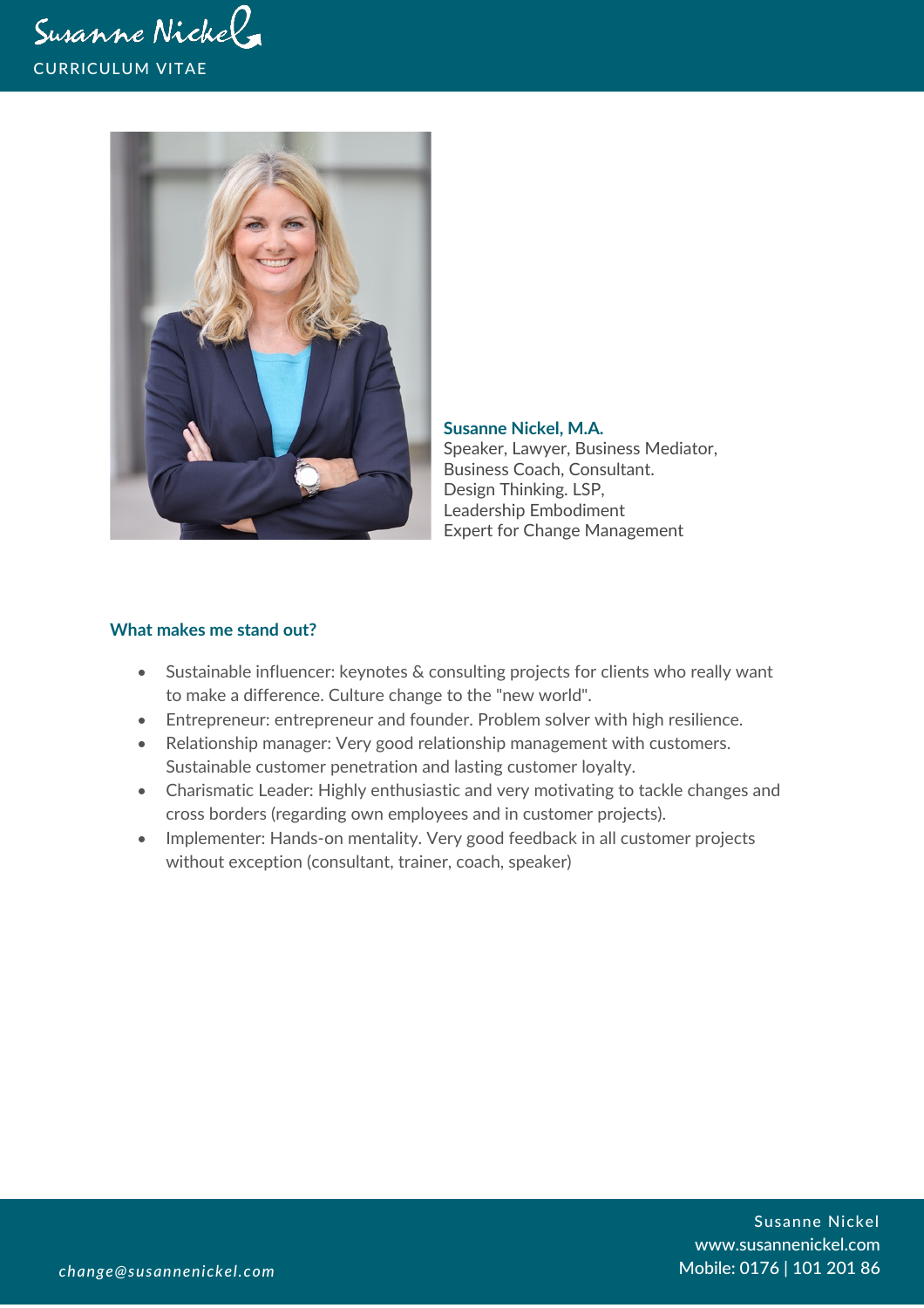

## **Professional Practice**

| <b>Since 2019</b> | <b>Company Susanne Nickel, Tegernsee, Munich</b><br>Expert for Change 4.0. Management Consulting. Speaker.<br>Top executive coaching. Author of seven books.                                                                                                                                                                                                                                                                                                                                                                                                                                                                                                                                                                                                                                                                                                                                                                                                                                                                                                                                                                                                                                                                                                                                                                                                                                                                                                                                                                              |
|-------------------|-------------------------------------------------------------------------------------------------------------------------------------------------------------------------------------------------------------------------------------------------------------------------------------------------------------------------------------------------------------------------------------------------------------------------------------------------------------------------------------------------------------------------------------------------------------------------------------------------------------------------------------------------------------------------------------------------------------------------------------------------------------------------------------------------------------------------------------------------------------------------------------------------------------------------------------------------------------------------------------------------------------------------------------------------------------------------------------------------------------------------------------------------------------------------------------------------------------------------------------------------------------------------------------------------------------------------------------------------------------------------------------------------------------------------------------------------------------------------------------------------------------------------------------------|
| <b>Since 2019</b> | Nickel & Keil Cooperation, Tegernsee, Vienna<br>Change consulting and implementation. New Leadership Projects                                                                                                                                                                                                                                                                                                                                                                                                                                                                                                                                                                                                                                                                                                                                                                                                                                                                                                                                                                                                                                                                                                                                                                                                                                                                                                                                                                                                                             |
| <b>Since 2018</b> | Kienbaum Management Consultants, Munich<br>Since 2019 Management Development, Affiliate Manager<br>2018 - 2019 Division Head Management Development<br>Management Development for sustainable companies<br>$\bullet$<br><b>Corporate Learning Consulting and Team Coaching</b><br>$\bullet$<br>• Change Development and Culture Development<br>Innovative management programs (development and<br>$\bullet$<br>implementation)<br>Development of innovative consulting fields and products<br>Management of internal consultants, project assistance & external<br>consultants<br>• C-Level Coaching and support for personal change                                                                                                                                                                                                                                                                                                                                                                                                                                                                                                                                                                                                                                                                                                                                                                                                                                                                                                      |
|                   | Successes: Very good negotiation results with clients and cooperation<br>partners, excellent client feedback as consultant, trainer, and coach in all<br>completed projects with 100% recommendation. Further development of<br>the internal Kienbaum Academy.                                                                                                                                                                                                                                                                                                                                                                                                                                                                                                                                                                                                                                                                                                                                                                                                                                                                                                                                                                                                                                                                                                                                                                                                                                                                            |
| $2012 - 2018$     | Haufe Academy Inhouse Training and Consulting GmbH, Munich<br>Senior Consultant Leadership and since 2014 Head of Competence<br><b>Center HR Management</b><br>Consulting in the areas of leadership, strategy, and HR<br>$\bullet$<br>Management (Topics: Agile Management, New Recruiting<br>strategies, Downsizing, Performance & Change Management)<br>Acquisition, negotiations, and autonomous implementation of<br>$\bullet$<br>customer projects also internationally (PE and OE measures:<br>Acquisition, consulting, preparation of the offers and presentation<br>to the customer - from the offer to the conclusion of the<br>contract)<br>Conception and implementation of training and projects (analysis,<br>$\bullet$<br>consulting, conception, national and international executive<br>development programs, talent programs, HR programs, project<br>responsibility. Training: Leadership, Team, Soft Skills, Change<br>Management, Outplacement / Mediation / Labor Law Coaching)<br>Trainer Consultant and Coach selection (fee negotiation,<br>$\bullet$<br>assignment planning, and project management)<br>Development of new consulting fields and products (e.g.,<br>$\bullet$<br>Outplacement, Consulting for Downsizing, Agil Management, etc.)<br>Management of internal consultants, assistance, and external<br>$\bullet$<br>implementation partners<br>Keynote speaker and author in various media<br>$\bullet$<br>• Positioning of the Haufe Academy as a provider of classic and<br>innovative HR topics |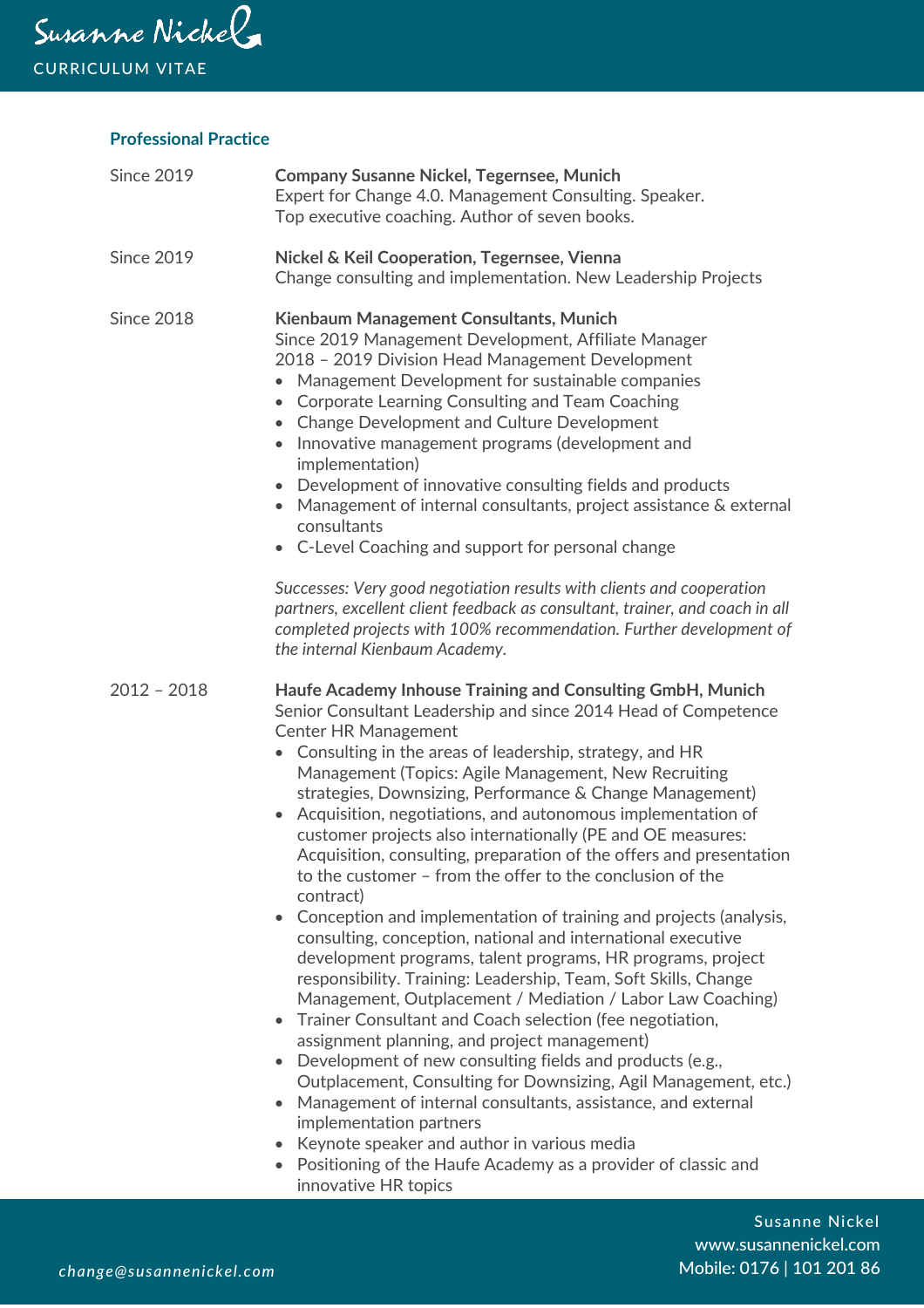*Successes: Exceeded sales targets by 20%, very good negotiation results with customers and cooperation partners, excellent customer feedback as consultant, trainer, and coach in all projects carried out, conception and implementation of innovative programs for talents, executives and managers, development and implementation of a coach pool.*

#### 2010 – 2012 **FranklinCovey Leadership Institut GmbH, Munich** Manager & Consultant Leadership Development

- Acquisition and consulting for medium-sized and large companies in organizational and personnel development. Training proposal preparation and presentation to clients (from proposal to implementation)
- Conception of training (FranklinCovey standard to customized)
- Coaching & consulting of executives and top management
- Consulting in labor and contract law issues

*Successes: Speaker and trainer with very good feedback. Implementation and management of executive projects. Introduction of new training programs, Round Table Leadership, Great Leaders 2012 study.*

### 2002 – 2010 **ADAC e.V., Legal Head Office, Munich**

Consumer protection officer, project manager, and press spokesperson

- Trainer for training and seminars (executives and employees)
- Speaker at congresses and lawyers' conferences
- Proactive media work, representation of ADAC on TV, radio, and press
- Quality management, customer acquisition
- Project management (increase of telephone quota etc.)
- Writing press releases and newsletters
- Organization and preparation of events
- Legal advice, contract review and drafting (contract law, employment law, consumer protection), and writing of legal information for lawyers and laypersons (ADAC member communications, brochures)

*Successes: Increase media presence and visibility of ADAC. Press spokesperson in demand on TV. High awareness rate in consumer protection projects, project management: Internet Code (ADAC, mobile.de, autoscout.24, BMW).*

## 2000 – 2002 **McCoy Media AG, Advertising Agency, Munich**

Consultant in the field of civil construction law, Head of the legal department

- Purchasing/sales negotiations with partner agencies and clients
- Advising management on labor law and corporate law issues
- Drafting and legal review of contracts
- 1998 2000 **Lawyers Müller and Colleagues, Munich** Freelance legal assistant in criminal and civil law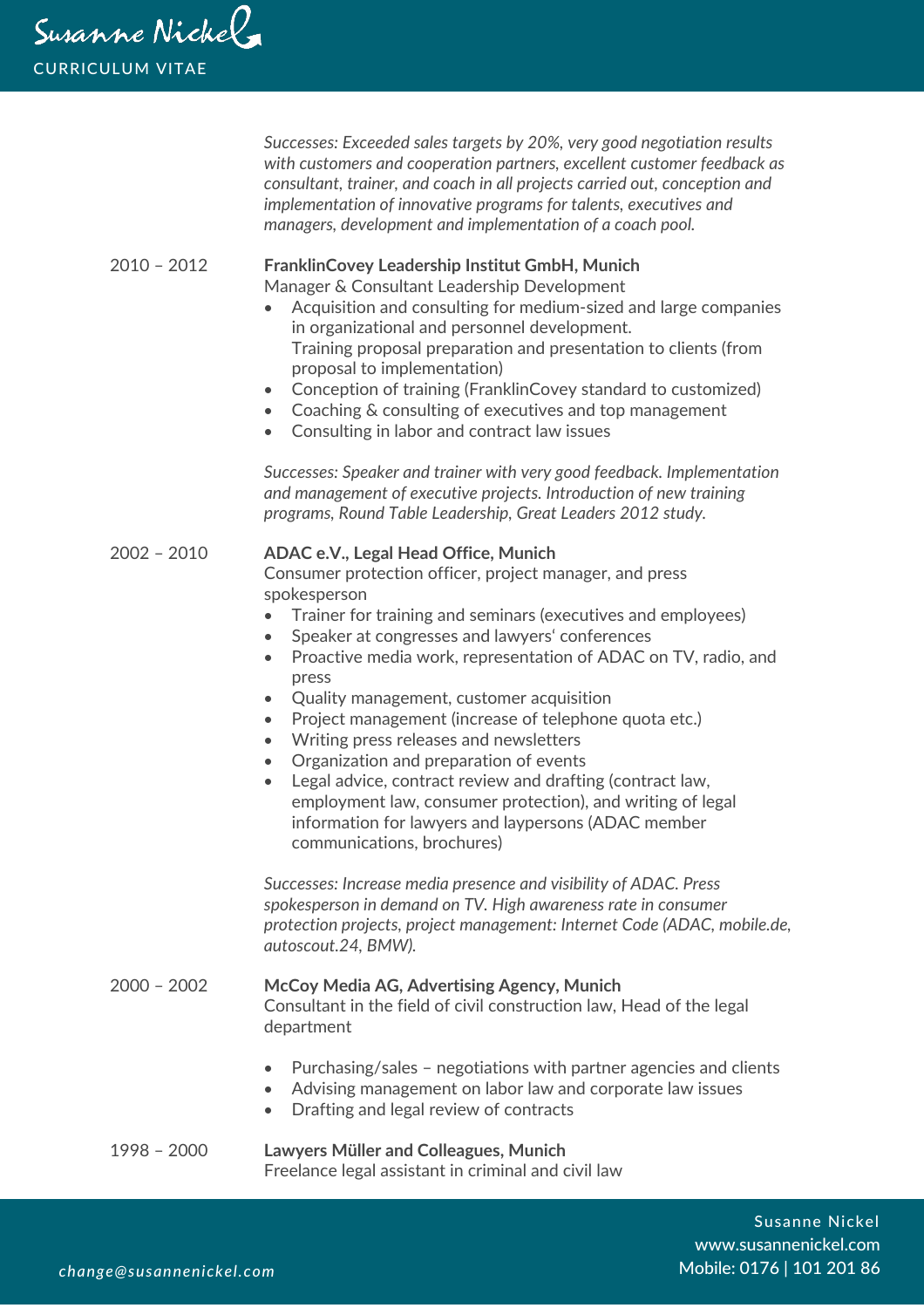

# **Education/ Training**

|                     | 10/2015 - 09/2016 Steinbeis University Berlin, German Speakers Association<br>Course Professional Speaking (Certificate Professional Speaker)                                                                           |
|---------------------|-------------------------------------------------------------------------------------------------------------------------------------------------------------------------------------------------------------------------|
|                     | 04/2010 - 10/2011 European-University Viadrina, Berlin and Frankfurt (Oder)<br>Master's degree in Communication and Mediation, M.A. degree<br>(Grade: Very good). Topic of master thesis: Solution-focused<br>mediation |
|                     | 09/2009 - 01/2010 Institute for transformative Mediation, Munich<br><b>Basic Training Mediator</b>                                                                                                                      |
| 2009                | IHK-Academy, Munich/Westerham<br>Trainer training compact (Train the Trainer)                                                                                                                                           |
| $2009 - 2013$       | SySt®, Institute for systemic Training, Education and Research,<br>Munich<br>Training as a systemic consultant, PE and OE consulting                                                                                    |
|                     | 06/2008 - 04/2010 Ascoach, Akademy for systemic and mental Coaching, Cologne<br>Training as a certified systemic and mental coach                                                                                       |
| $2001 - 2003$       | Speech and moderation training, Munich<br>Moderation education and training with Michael Rossié: Free<br>speaking, moderation of events, giving and conducting interviews                                               |
| 2000 / 2001         | Stays abroad: Murray & Associates Attorneys at Law, CA / NY<br>Three-month elective internship during legal clerkship 2000 in San<br>Francisco as well as several months in the New York partner form<br>2001           |
| $10/1998 - 10/2000$ | Law, Munich<br>Legal clerkship at the District Court of Munich                                                                                                                                                          |
|                     | Second state law examination (incl. labor and tax law)<br>04/1993 - 07/1998 Ludwig-Maximilians University, Munich<br>Study of law (Compulsory subject: labor law)                                                       |
| 06/1989             | Rudolf-Steiner-School, Prien at Lake Chiemsee<br>General higher education entrance qualification                                                                                                                        |
| <b>Interests</b>    | Opera, the mountains & nature, hiking, skiing, White Ring,<br>Tegernsee.                                                                                                                                                |
| <b>Awards</b>       | European Consulting and Training Award for the designed and<br>implemented program: Women in Leadership at the Linde Group<br>German Speaker Association and Steinbeis University Berlin: Best<br>Keynote 2016          |

Susanne Nickel www.susannenickel.com Mobile: 0176 | 101 201 86